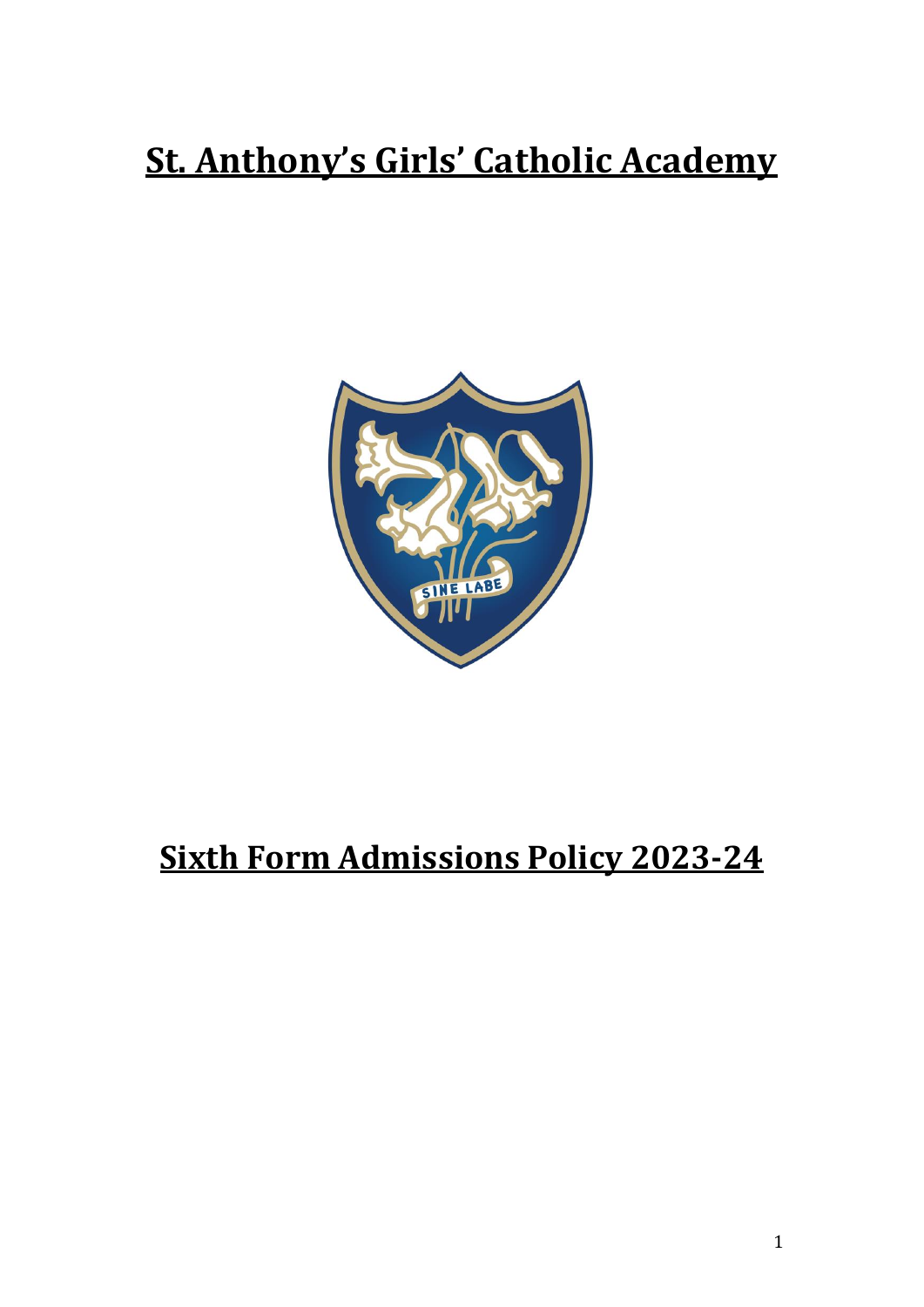#### **Sixth Form Admission Policy 2023-24**

St. Anthony's Girls' Catholic Academy was founded by the Sisters of Mercy to provide education for students of Catholic families. The school is conducted by its governing body as part of the Catholic Church in accordance with its trust deed and articles of association, and seeks at all times to be a witness to Jesus Christ. Whenever there are more applications than places available, priority will be given to Catholic students in accordance with the oversubscription criteria listed below.

As a Catholic school, we aim to provide a Catholic education for all our pupils. At a Catholic school, Catholic doctrine and practice permeate every aspect of the school's activity. It is essential that the Catholic character of the school's education be fully supported by all families in the school. We, therefore, hope that all parents (see note 7) will give their full, unreserved and positive support for the aims and ethos of the school. This does not affect the right of an applicant who is not Catholic to apply for and be admitted to a place at the school in accordance with the admission arrangements.

Bishop Chadwick Catholic Education Trust is the admissions authority and is responsible for determining the admission policy. The local authority coordinates the admissions process on behalf of the Trust. The administration and operation of the admission policy is delegated by the Trust to the Local Governing Committee.

The admission policy criteria will be dealt with on an equal preference basis.

#### **Published Admission Number**

- The sixth-form is available for all existing pupils subject to pupils fulfilling the individual requirements of suitable courses.
- Remaining places in the sixth-form of the school will be offered in accordance with the oversubscription criteria, subject to applicants fulfilling the individual requirements of suitable courses.
- The governing body has set its admission number at 30 pupils to Y12, for external applicants to the sixth- form, for the school year which begins in September 2023.

#### **Students with an Education, Health and Care plan**

 Students who have an Education, Health and Care (EHC) plan where the school is named as the most appropriate educational setting for the student will be admitted.

#### **Application Procedures and Timetable**

- To apply for a place at this school, the parent must complete an application form available from the school (available from March 2023).
- The parent will be advised of the outcome of the application by the school.
- Students applying from outside the school will have to meet the same requirement as girls continuing through the school to this stage, namely the necessary grades at GCSE to study for chosen Advanced level subjects or other courses.
- If the parent is required to provide supplemental evidence to support the application (e.g. a baptismal certificate), this evidence should be provided at the time of application. If not provided, evidence may be sought by the governing body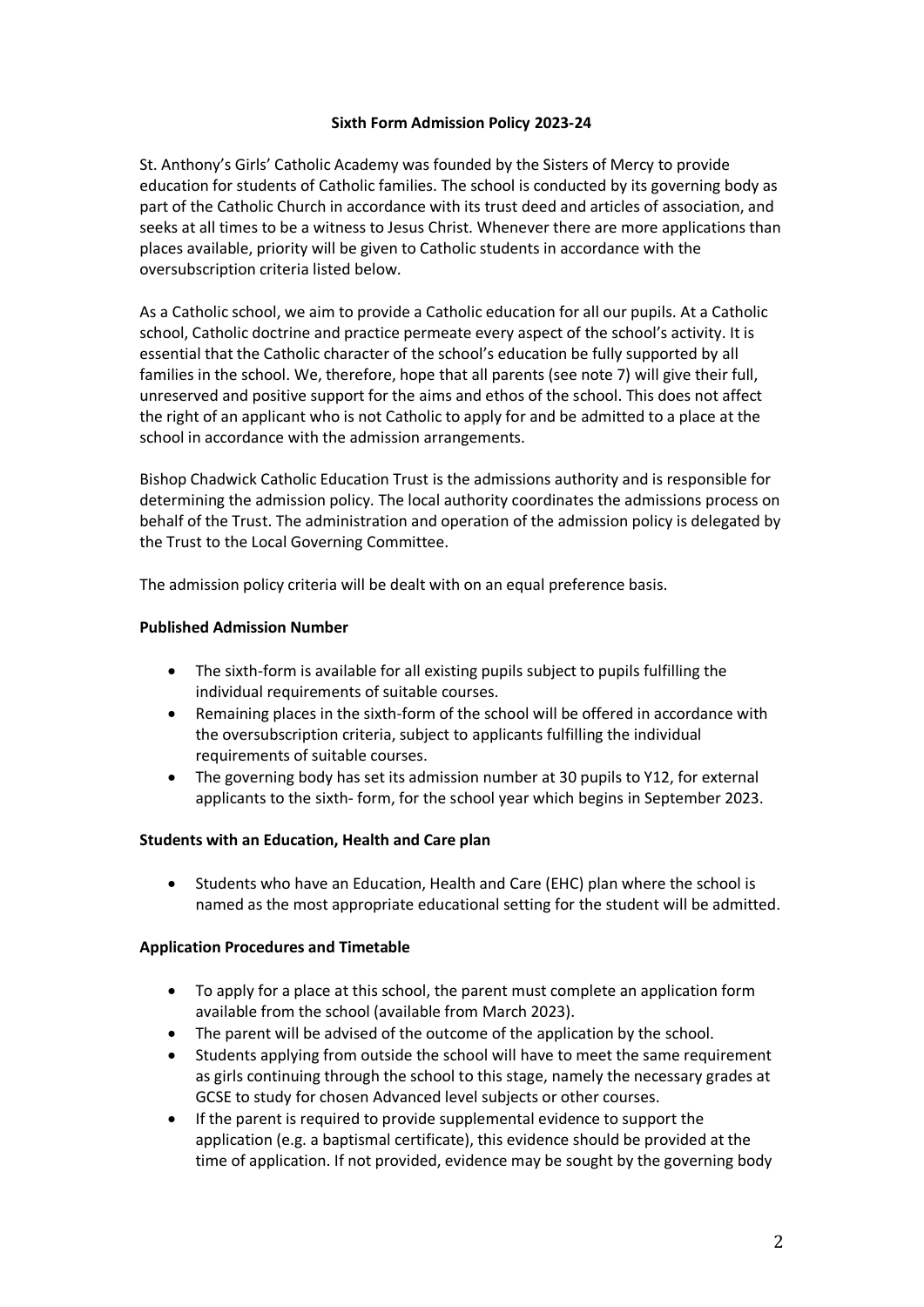following the closing date for applications. This information must have been correct at the date of closing for applications.

### **Late Applications**

 Any applications for September admissions received after the closing date will be accepted but considered only after those received by the closing date. The closing date for admissions, which is 30 September 2023.

#### **Admission of Students outside their Normal Age Group**

 A request may be made for a student to be admitted outside of their normal age group, for example, if the student is gifted and talented or has experienced problems such as ill health. Any such request should be made in writing to the Headteacher of the school. The governing body will make its decision about the request based on the circumstances of each case and in the best interests of the student. In addition to taking into account the views of the Headteacher who has statutory responsibility for the internal organisation, management and control of the school, the governing body will take into account the views of the parents and of appropriate medical and education professionals.

# **Waiting Lists**

 In addition to their right of appeal, applicants will be offered the opportunity to be placed on a waiting list. This waiting list will be maintained in order of the oversubscription criteria set out below and not in the order in which applications are received or added to the list. Waiting lists for admission will operate throughout the school year. The waiting list will be held open until the last day of the summer term. Inclusion on the school's waiting list does not mean that a place will eventually become available.

#### **In-Year Applications**

- An application can be made for a place for a student at any time outside the admission round and the student will be admitted where there are available places. Applications should be made to the school by contacting Mr. M. McDonagh 0191 565 8904. [\[www.st-anthonys-academy.com\]](http://www.st-anthonys-academy.com/) Parents will be advised of the outcome of their application in writing.
- Where there are places available but more applications than places, the published oversubscription criteria will be applied.
- If there are no places available, a request can be made that the student is added to the waiting list (see above).

# **Right of Appeal**

 Where a parent has been notified that a place is not available for a student, every effort will be made by the local authority to help the parent to find a place in a suitable alternative school. Parents who are refused a place have a statutory right of appeal. Further details of the appeals process are available by writing to the chair of governors at the school address.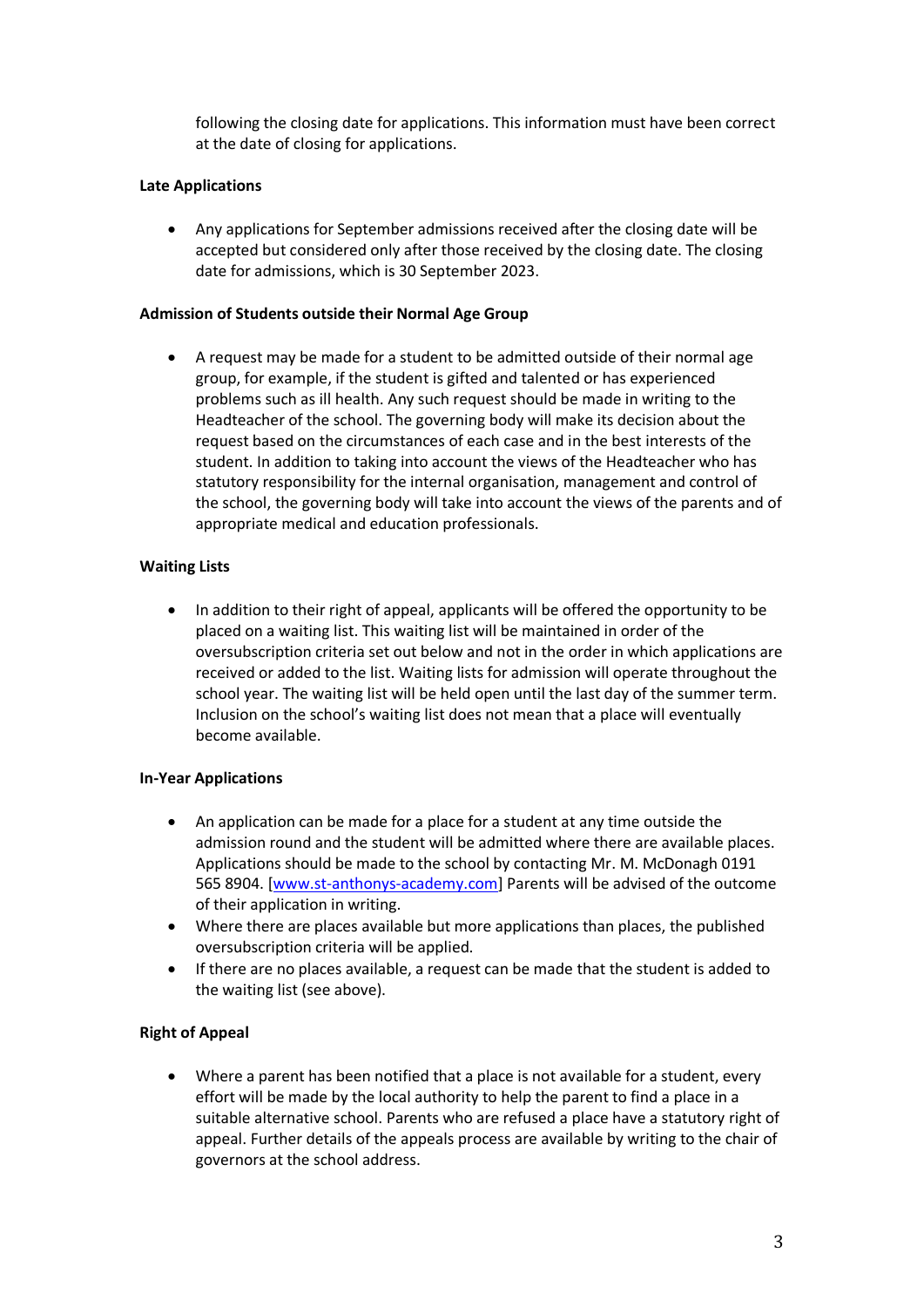#### **Fair Access Protocol**

 The school is committed to taking its fair share of students who are vulnerable and/or hard to place, as set out in locally agreed protocols. Accordingly, outside the normal admission round the governing body is empowered to give absolute priority to a student where admission is requested under any local protocol that has been agreed by both the diocese and the governing body for the current school year. The governing body has this power, even when admitting the student would mean exceeding the published admission number.

# **False Evidence**

 The governing body reserves the right to withdraw the offer of a place where false evidence is received.

# **Oversubscription criteria**

- Where there are more applications for places than the number of places available, places will be offered according to the following order of priority.
- First priority within each category will be given to students with a sibling in Years 7- 11 at St. Anthony's Girls' Catholic Academy.
- Categories:
- 1. Looked after students or students who were previously looked after.
- 2. Catholic students
- 3. Catechumens and members of an Eastern Christian Church. (see notes 4&5)
- 4. Any other students.

#### **Tie Breaker**

Where there are places for some, but not all applicants within a particular criterion, distance from the home address to the school will be the deciding factor, with preference being given to those whose address is nearest to the school when measured by the shortest pedestrian route using the Local Authority's computerised measuring system with those living nearer the school receiving higher priority.

In the event of distances being the same for two or more children where this would determine the last place to be allocated, random allocation will be carried out in a public place and supervised by a person independent of the school.

#### **Waiting List**

 If a student is unsuccessful in gaining a place, you may request that they are placed onto the school's waiting list, which will be maintained according to the schools' admissions criteria. Within each criterion, students will be ranked by computer in random order.

#### **Notes and Definitions**

1. A Statement of Special Educational Needs is a statement made by the local authority under section 324 of the Education Act 1996, specifying the special educational provision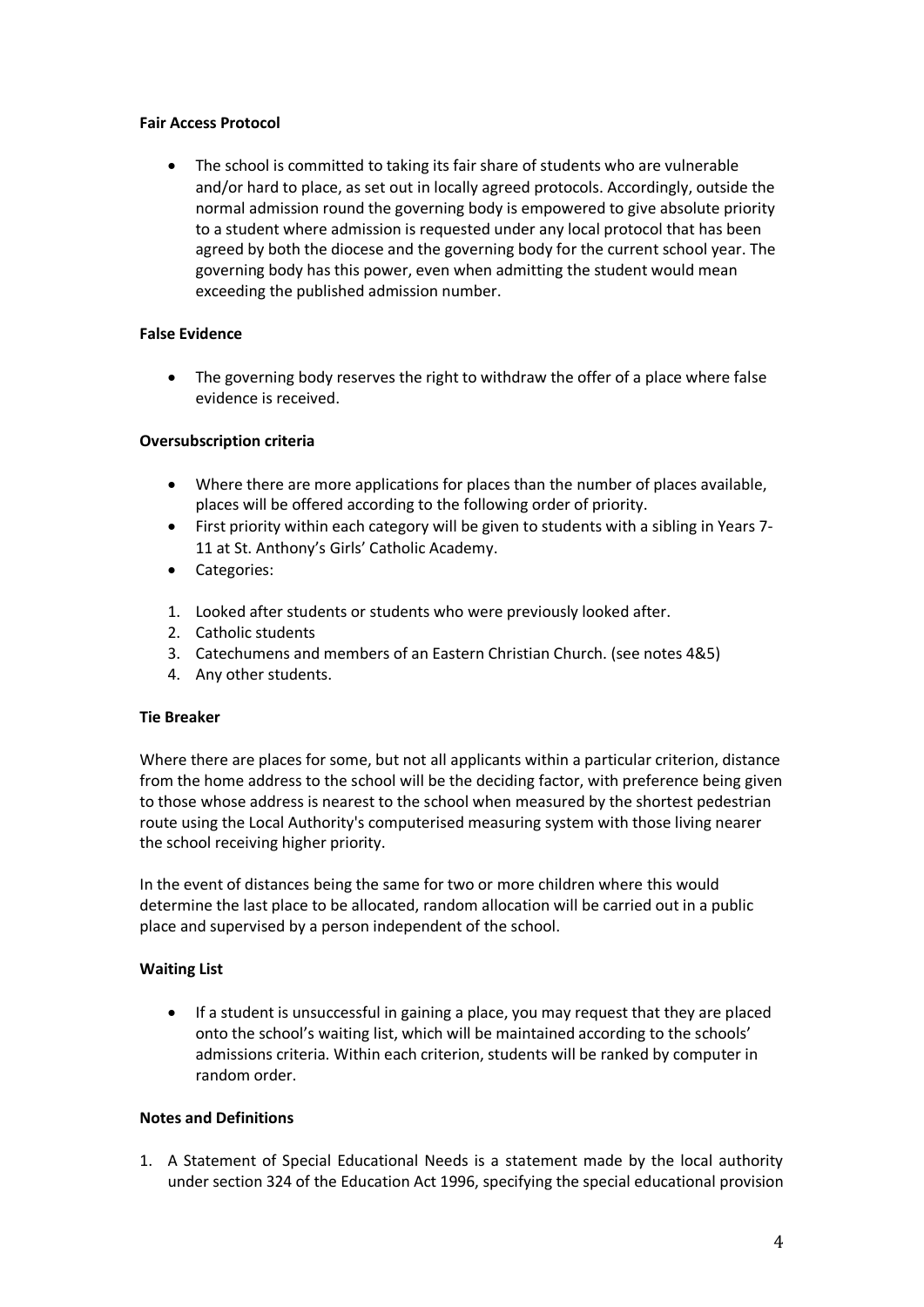for a student. An Education, Health and Care Plan is a plan made by the local authority under section 37 of the Children and Families Act 2014, specifying the special educational provision required for a student.

2. A looked after student has the same meaning as in section 22(1) of the Children Act 1989, and means any student who is (a) in the care of a local authority or (b) being provided with accommodation by them in the exercise of their social services functions (e.g. students with foster parents) at the time of making application to the school.

A previously looked after student is a student who was looked after, but ceased to be so because he or she was adopted, or became subject to a child arrangements order or special guardianship order. Included in this definition are those children who appear (to the governing body) to have been in state care outside of England and who ceased to be in state care as a result of being adopted.

3. **Catholic** means a member of a Church in full communion with the See of Rome. This includes the Eastern Catholic Churches. This will normally be evidenced by a certificate of baptism in a Catholic Church or a certificate of reception into the full communion of the Catholic Church. For the purposes of this policy, it includes a looked after child living with a family where at least one of the parents is Catholic.

For a child to be treated as Catholic, evidence of Catholic baptism or reception into the Church will be required. Those who have difficulty obtaining written evidence of baptism should contact their Parish Priest who, after consulting with the Diocese, will decide how the question of baptism is to be resolved and how written evidence is to be produced in accordance with the law of the Church.

- 4. Catechumen means a member of the catechumenate of a Catholic Church. For the purposes of admissions this refers to the student on whose behalf the application is being made. This will normally be evidenced by a certificate of reception into the order of catechumens.
- 5. Eastern Christian Church includes Orthodox Churches, and is normally evidenced by a certificate of baptism or reception from the authorities of that Church. Those who have difficulty obtaining written evidence of baptism or reception should contact the Diocese who will decide how the question of baptism or reception is to be resolved and how written evidence is to be produced in accordance with the law of the Church.
- 6. A child's **home address** refers to the address where the child usually lives with a parent or carer, and will be the address provided in the Common Application Form ("CAF"). Where parents have shared responsibility for a child, and the child lives for part of the week with each parent, the home address will be the address given in the CAF, provided that the child resides at that address for any part of the school week.
- 7. Sibling includes:
	- (i) all natural brothers or sisters, half brothers or sisters, adopted brothers or sisters, stepbrothers or sisters, foster brothers or sisters, whether or not they are living at the same address; and